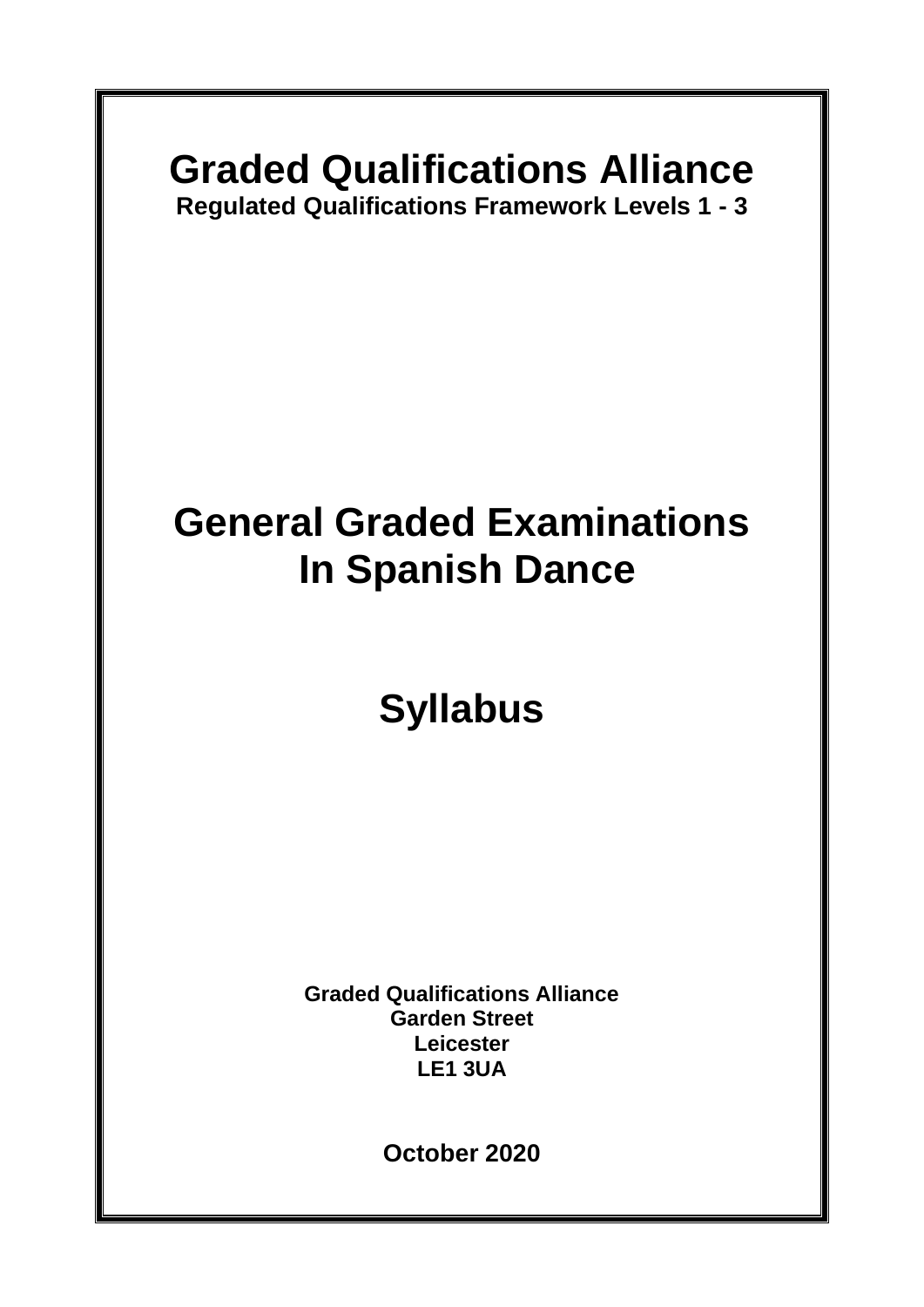### **Contents Page**

| 1.  | Rationale                                                | 3                        |
|-----|----------------------------------------------------------|--------------------------|
| 2.  | <b>Specification Aims</b>                                | 4                        |
| 3.  | <b>Specification Objectives</b>                          | 4                        |
| 4.  | Progression                                              | $\overline{\mathcal{A}}$ |
| 5.  | <b>Target Groups</b>                                     | $\frac{5}{5}$            |
| 6.  | <b>Specification Overview</b>                            |                          |
| 7.  | <b>Subject Content of Dance Disciplines</b>              | 5                        |
| 8.  | <b>Examination Components</b>                            | $\,6$                    |
| 9.  | <b>Total Qualification Time</b>                          | $\overline{7}$           |
| 10. | Availability of Examinations and Entry Details           | $\overline{7}$           |
| 11. | <b>Duration of Examinations</b>                          | 8                        |
| 12. | <b>Scheme of Assessment</b>                              | 9                        |
| 13. | Level 1 (RQF) Assessment Criteria                        | 10                       |
| 14. | Level 2 (RQF) Assessment Criteria                        | 11                       |
| 15. | Level 3 (RQF) Assessment Criteria                        | 12 <sub>2</sub>          |
| 16. | Marking                                                  | 13                       |
| 17. | <b>Level Descriptions</b>                                | 13                       |
| 18. | <b>National Standards</b>                                | 14                       |
| 19. | <b>Candidates with Additional Needs</b>                  | 16                       |
| 20. | <b>Examination Results</b>                               | 16                       |
| 21. | Awards of Pass, Pass with Merit or Pass with Distinction | 16                       |
| 22. | Language and Bias                                        | 17                       |
| 23. | <b>Statutory Requirements</b>                            | 17                       |
| 24. | <b>Validity of Specification</b>                         | 17                       |
|     |                                                          |                          |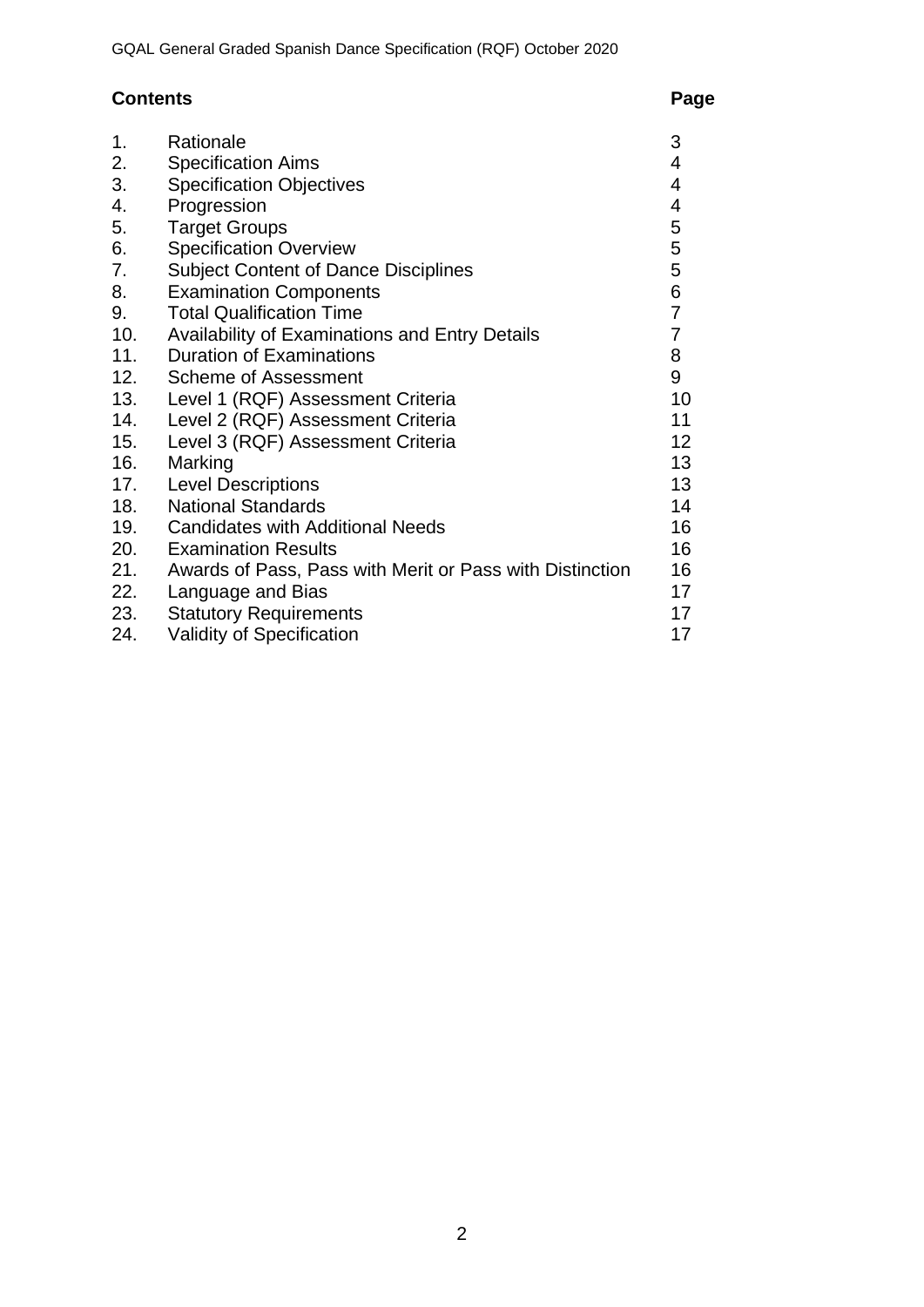#### **1. Rationale**

Spanish Dance is a vibrant, colourful art form. It integrates thousands of years of different customs and folklore, exhibiting unique musical instruments, differing footwear and folk costumes pertaining to different regions, all influencing the vast variety of dance techniques and styles as demonstrated in the classical, regional and flamenco forms. Spanish Dance transforms images, ideas, and feelings into movement sequences that are emotionally and socially significant. An understanding and sensitivity to the different musical rhythms, instruments and songs encourages dramatic responses in presentation and self-expression. It provides a context for understanding the world and contributes to cultural and personal development in both applied and expressive contexts. Spanish Dance offers opportunities for the exploration, discovery and development of natural instincts for movement and offers many benefits for candidates by encouraging aesthetic and emotional development as well as enhancing motor skills. As an art form it engages people both physically and emotionally; for many people it enables them to explore different facets of themselves in a safe environment.

GQAL is committed to ensuring access to all candidates who have the capacity to safely participate in its examinations. GQAL Graded Examinations in Spanish Dance make a distinctive contribution to education and training in the expressive and performing arts. This is because they:

- encourage individual candidates to select pathways that provide for the development of expressive and/or applied abilities and interests;
- enable candidates to work towards qualifications that meet their aspirations for a range of careers (e.g. as performers, professional dancers, teachers, choreographers, directors);
- place an emphasis on performance;
- provide all candidates with opportunities to experience, understand, and value the language and art of Spanish Dance and enable them to develop a broad base of skills and abilities in different disciplines.

This specification offers candidates the scope to study the various techniques and styles of the Regional, Classical and Flamenco forms of Spanish Dance in order to make progress through performance, thereby developing their knowledge, skills and understanding of Spanish Dance. This encourages a broad and continuing interest and participation in Spanish Dance as an expressive medium and appropriate progression for those who aspire to careers as theatre dance professionals or in related occupations. The specification aims and objectives emphasise the breadth of study and the development of practical abilities. There is an explicit requirement and emphasis upon performance and an expectation that candidates will be able to demonstrate the critical and contextual knowledge necessary for an understanding, skill and enjoyment of Spanish Dance.

The content of the specification, the structure of the examination, and the method of assessment place a clear emphasis on making progress through the performance of the skills and artistry of Spanish Dance and it's related disciplines. These include opportunities for the development of:

- creative expression;
- aesthetic perception;
- kinaesthetic sense;
- critical thinking and analytical skills;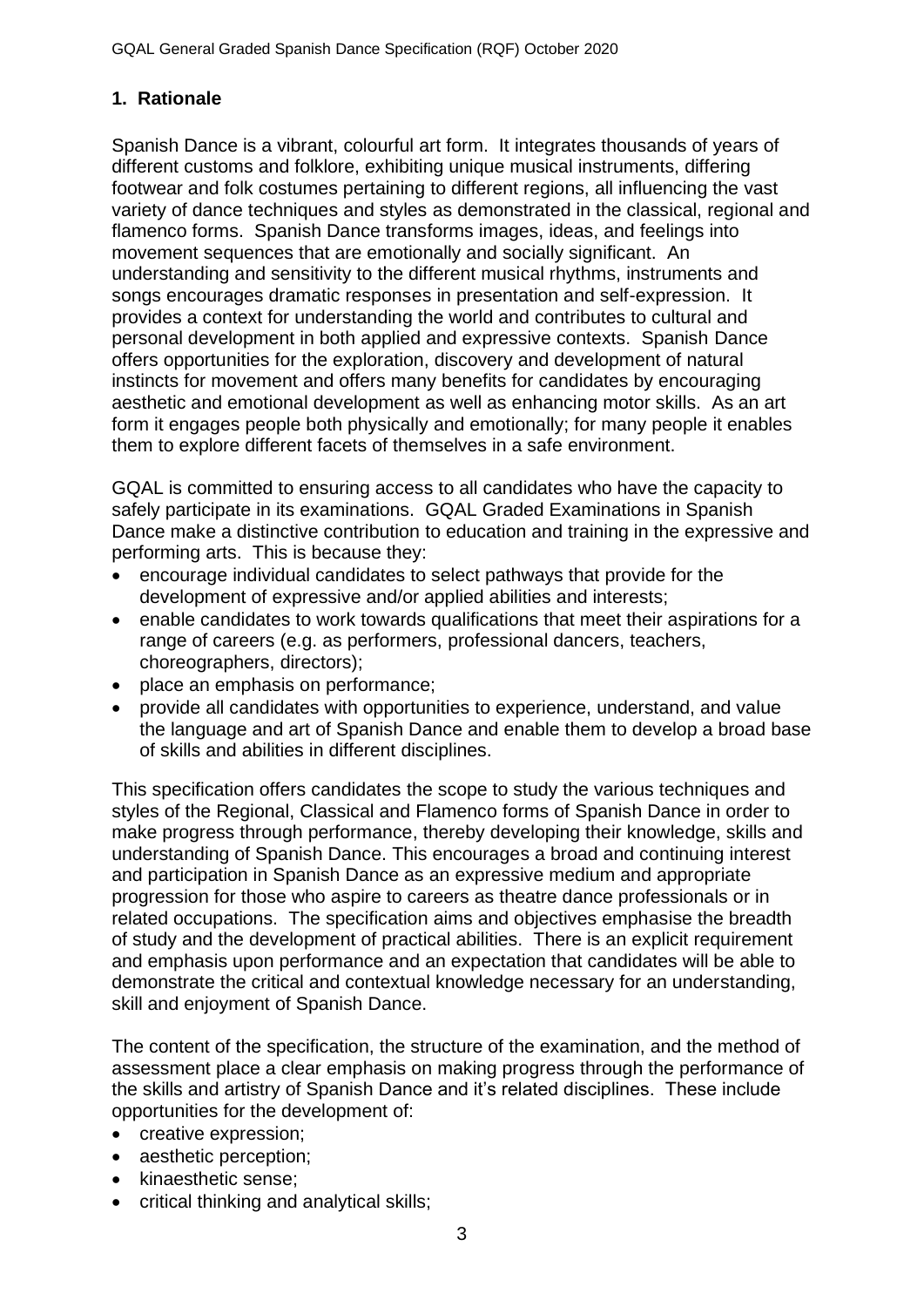GQAL General Graded Spanish Dance Specification (RQF) October 2020

- co-operation and teamwork;
- self-expression and self-esteem;
- organisation and problem solving;
- cultural literacy;
- communicating emotions through movement.

#### **2. Specification Aims**

A course of study based on this specification aims to:

- promote the progression of performance of Spanish Dance as a medium for personal expression and enjoyment;
- encourage the acquisition and development of personal, social, emotional, creative and physical skills and abilities;
- provide opportunities for active and discriminating participation both as performer and as audience;
- encourage the acquisition of aesthetic and critical understanding and judgement;
- develop increasing awareness of the cultural contribution and rich diversity of Spanish Dance.

#### **3. Specification Objectives**

The content is intended to enable the following objectives to be met through a course of study based on this specification, which provide opportunities for:

- interpretation and choice of styles within the Classical, Regional and Flamenco Spanish Dance disciplines, within a coherent and structured context;
- progressing through the disciplines, skills and concepts of Spanish Dance and demonstrating increasing levels of self confidence, physical co-ordination and inter-personal skills;
- practical work based on sound principles that pay due regard to the health, safety and well being of those involved;
- increasing spatial awareness and the capacity for an informed response to critical, creative and aesthetic judgements.
- developing the skills to improve excellence in presentation, execution and instruction.

The purpose may be summarised as fostering intuitive, aesthetic and imaginative thinking expressed through Spanish Dance and encouraging active and continuing participation in the performing arts.

#### **4. Progression**

Progression is achieved through this constructive and authentic Graded Examination structure, with each of the eight grades being progressively differentiated by content and performance. Opportunities are available to further extend and develop individual abilities by courses leading to vocational, professional and teaching qualifications.

The opportunities for progression underline the contribution of the specification for Graded Examinations in Spanish Dance to national provisions of training and qualifications for Spanish Dancers in the theatre and allied professions. Candidates are able to select pathways that provide for the development of expressive and/or applied abilities and interests and to work towards qualifications that meet their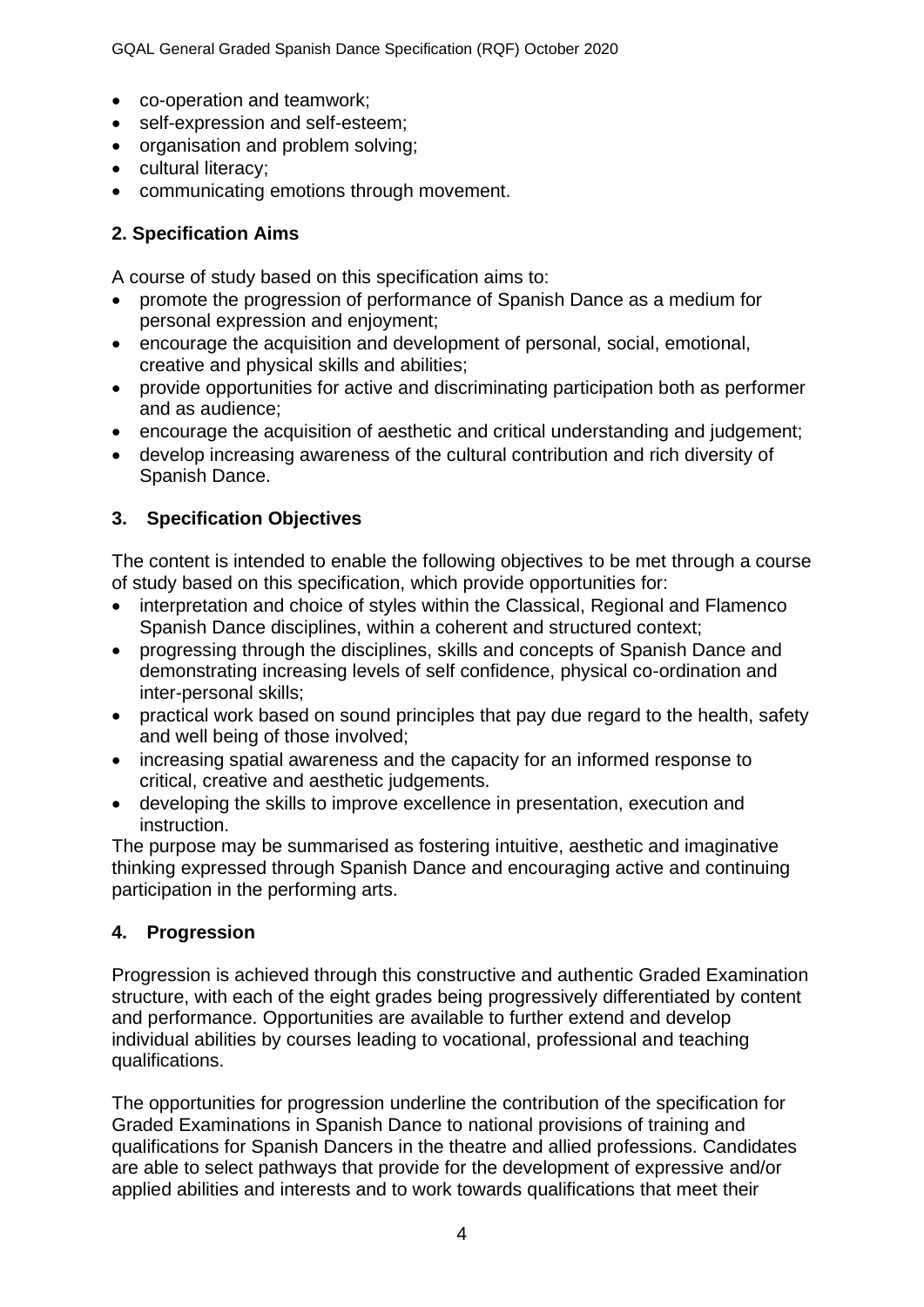aspirations for a range of careers (e.g. as performers, professional dancers, or teachers).

#### **5. Target Groups**

This specification is designed to provide opportunities for candidates from six years of age and onwards, though are typically taken by the six to eighteen age range.

A typical candidate might be expected to take twelve years of study to progress from Grade 1 to Grade 8. Entry to the grades is not age related and is open to any prospective candidate who has the physical capability to safely undertake the study requirements. Special provision may be made for candidates with additional educational needs.

Continuing Education candidates include those returning to learn Spanish Dance as well as those starting to learn as mature candidates. No prior learning or ability is required but prospective candidates are expected to start at a grade appropriate to their physical capabilities. There are no age restrictions, the age of candidates being entered for these examinations include those who are 70+. Mature candidates who are considering learning Spanish Dance are encouraged to contact GQAL for a list of teachers in their area and for advice on what is appropriate to them.

| Age or Description          | Grades         | <b>RQF Level</b>    |
|-----------------------------|----------------|---------------------|
| $6 - 13$                    | $1 - 5$        | Level 1 and Level 2 |
| 11 – 18+                    | $6 - 8$        | Level 2 and Level 3 |
| <b>Continuing Education</b> | Grades $1 - 8$ | All Levels          |

#### **6. Specification Overview**

Examinations at **Grades** 1 – 8 are available in Spanish Dance. Progression through the Grades is provided through a **Programme of Study** based on this **Specification**. Each grade requires the practical demonstration of the minimum levels of achievement set out in the **Level and Grade Descriptors**. All the examinations require candidates to demonstrate achievement in the disciplines of castanet practice, stylised arms, hands, leg and feet positions, coordinated movements, with the use of attire and a dance for each examination.

This specification provides opportunities for interpretation and choice of styles and Spanish Dance disciplines within a coherent and structured context. The intention is to provide a firm foundation of technique that can be progressively built on. The structure allows candidates to selectively develop progress with their performance of their chosen disciplines and to use this as a basis for their education, vocational and professional training in Spanish Dance and related fields.

#### **7. Subject Content of Dance Disciplines**

The specification provides the following **Disciplines** for candidates in Spanish Dance. The Subject Content summary of this as given below should be read in conjunction with the **Scheme of Assessment**. Information for teachers and advice on specification requirements is available from GQAL, Garden Street, Leicester LE1 3UA.

The discipline of Spanish Dance places an emphasis on the mastery of intricate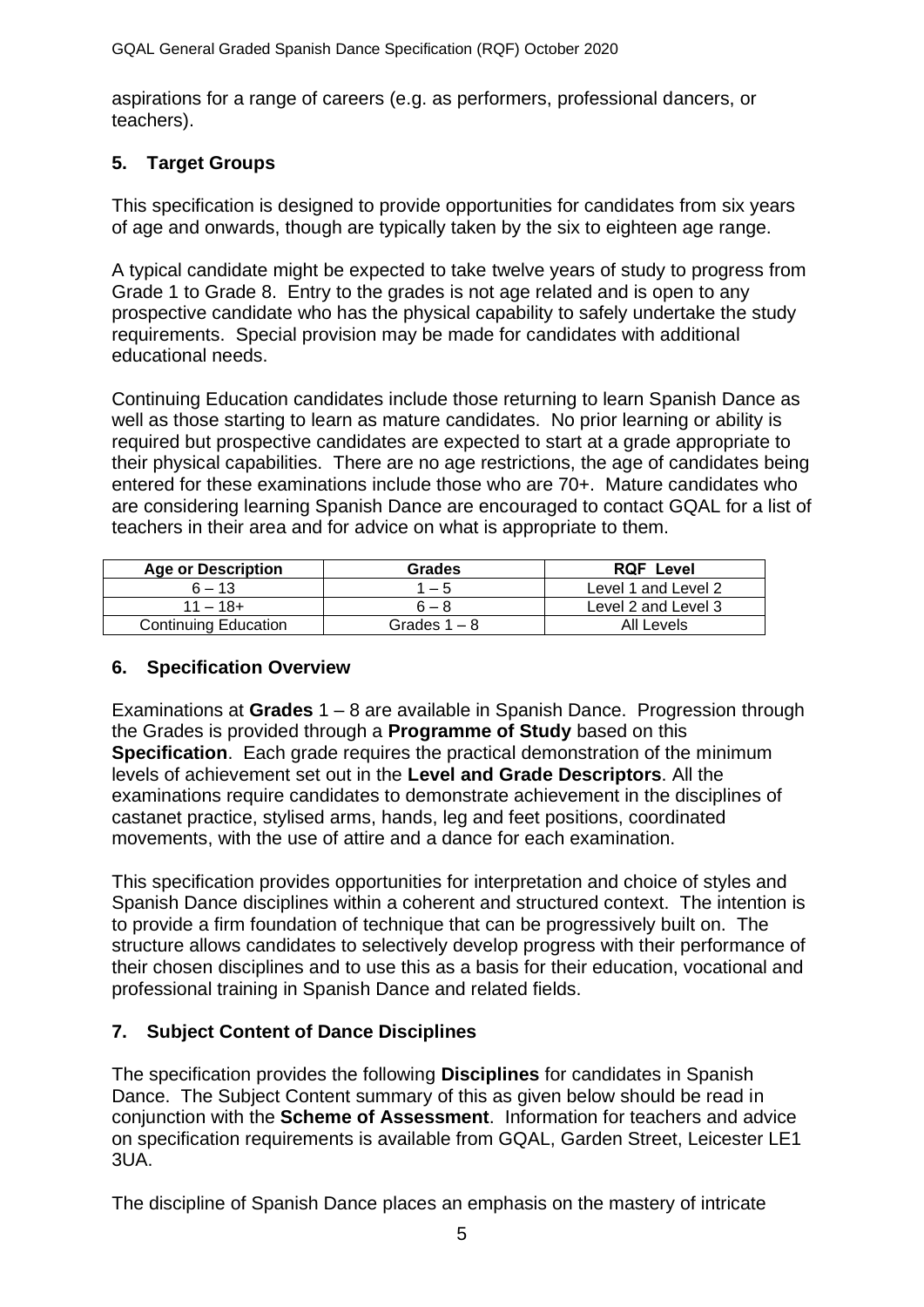wrist, finger and footwork movements required for the different styles, including variations in carriage and control of the body while co-ordinating the arms and use of apparel and the castanet instrument where appropriate.

The *Flamenco* form is dynamic and demands high levels of co-ordination, concentration, stamina, emotional expressiveness and requiring the hands and feet to be also used as percussive instruments.

The *Regional* style is energetic and athletic and requires partnering skills, spatial awareness, stamina and co-ordination.

The *Classical* form is a graceful romantic style requiring safe classical ballet technique, co-ordination and sensitivity while playing the castanets as a musical instrument and demonstrating dramatic presence with artistic expression.

#### **8**. **Examination Components**

There are no optional **Examination Components** (areas of study**)**. The following summaries provide an overview of the Areas of Study for Grades 1 - 8 in Castanets, Centre and Dance.

All the Disciplines follow a similar pattern comprised of the three areas of study in each of eight grades.

*Castanets, Braceo, Zapateado* - The purpose of this examination component is to study the mechanics of wearing and playing the castanets using the Andalusian method. The aim is to progress from demonstrating clear single beats using the correct fingers to being able to produce a 'roll' while maintaining the first position of the arms very still with the palms facing the body. This develops into the ability to play the castanets confidently at gradually increasing speeds with different rhythmic patterns, longer sequences, use of light and shade, and musical expression while moving the arms (Braceo) and coordinating the use of the body in the various styles of Flamenco, Regional and Classical Spanish Dance. The candidate will aim to integrate the correct Spanish Dance stylised posture that technically requires a slightly extended thoracic spine and flexed cervical spine, weight pulled up off the supporting leg and hips, abdominal muscles well held, and use of the head with the eye line straight ahead with a strong expression. The work through the eight grades gives an opportunity to the dancers to master the eight arm positions integral to Spanish Dance and focus on learning safe and effective techniques for footwork (Zapateado), progressing from basic stamps and toe heels to 'picados' and more complex combinations and extended sequences combining correct clapping.

*Centre* - The purpose of the work in this examination component is to develop and integrate the centre practice challenges of transference of weight, balance, alignment and coordination skills, requiring a development of core stability and producing the possibility of enhanced proprioception. The candidates will study ten different types of progressively challenging turns and eight 'Pas de Basques'. Spatial awareness and direction, fluency of movement and mind-body coordination aims to progressively increase the development and skill for the candidate to confidently dance on their own and with a partner. Working while moving around in the centre enhances, develops and requires progressive strength, athleticism and stamina allowing for an increased emphasis on the capacity to dance and present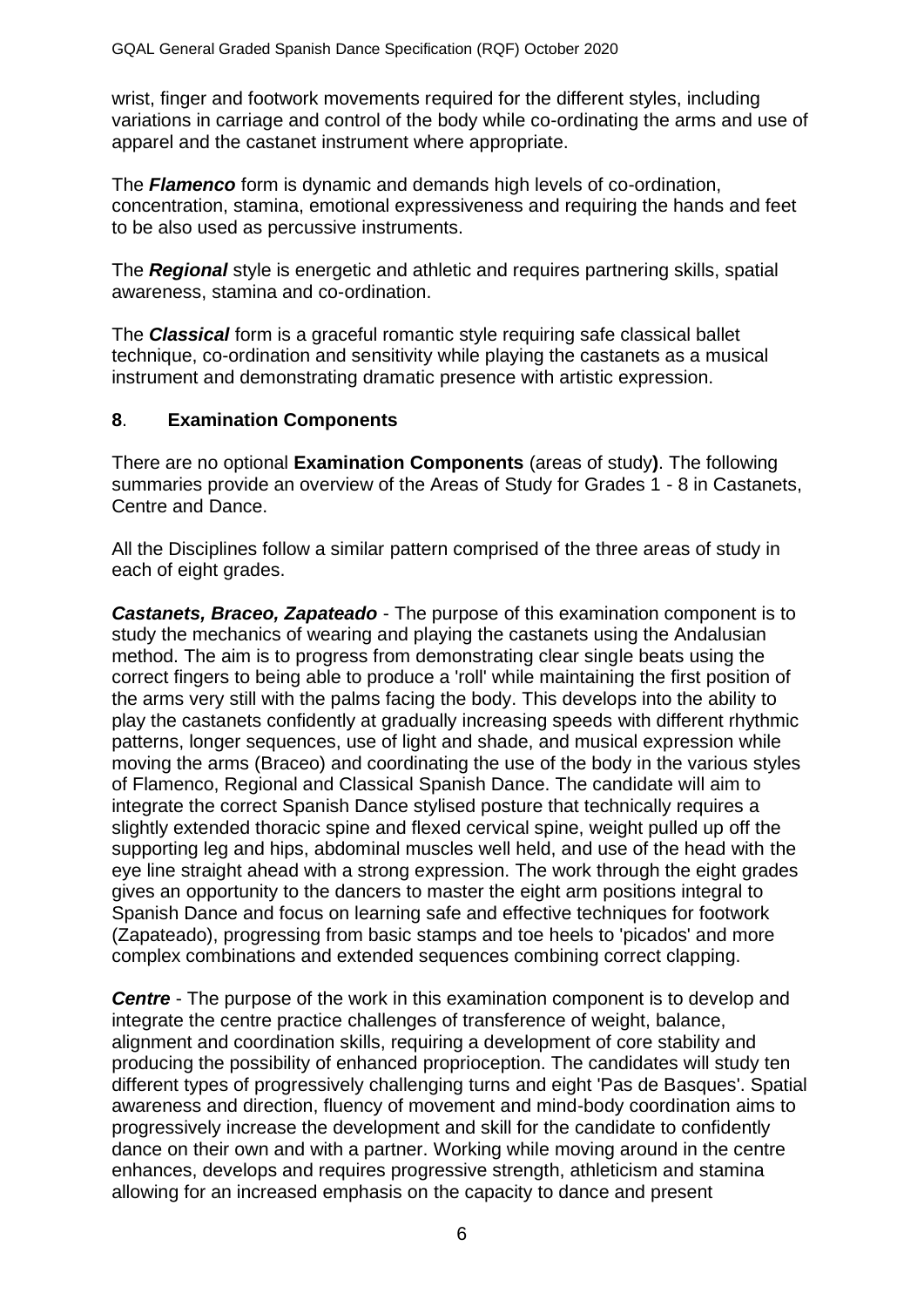movements confidently with a combined expressiveness and sensitivity for the music of the Flamenco, Regional and Classical styles of Spanish Dance.

*Dance* (performance of short dance sequences) - The purpose of work in this Examination Component is to develop performance skills and the candidate's own capacity for interpretation and self-expression through the amalgamation of steps and sequences.Spanish Dance also utilises the space available to the dancer. Its purpose is to develop ownership of space, technique and expression, together with qualities of enjoyment, presentation, self-confidence, mastery of Spanish Dance and interpretation of music. These qualities together with increasing physical awareness and ability find their realisation in a synthesis of music, dance and self. The progressive development of this synthesis, together with increasing knowledge, skills and understanding, forms an important part of both the teaching and the assessment of this specification.

Each Graded Examination from Grade 1 to Grade 8 follows the same pattern. This continuity ensures that both teachers and candidates have a clear understanding of what is to be assessed. In each discipline the level of ability, expression and performance become progressively more demanding as the candidate enters the next grade.

#### **9 Total Qualification Time**

| Grade   | <b>Guided</b><br><b>Learning Hours</b> | <b>Other Learning</b><br><b>Hours</b> | <b>Total</b><br>Qualification<br>Time (hours) | <b>Current credit</b><br>value |
|---------|----------------------------------------|---------------------------------------|-----------------------------------------------|--------------------------------|
| Grade 1 | 60                                     | 10                                    | 70                                            | $\overline{7}$                 |
| Grade 2 | 60                                     | 10                                    | 70                                            | $\overline{7}$                 |
| Grade 3 | 60                                     | 10                                    | 70                                            | $\overline{7}$                 |
| Grade 4 | 75                                     | 20                                    | 95                                            | 10                             |
| Grade 5 | 75                                     | 20                                    | 95                                            | 10                             |
| Grade 6 | 90                                     | 40                                    | 130                                           | 13                             |
| Grade 7 | 90                                     | 40                                    | 130                                           | 13                             |
| Grade 8 | 90                                     | 40                                    | 130                                           | 13                             |

Each course for General Graded Examinations from Grade 1 to Grade 8 follows the same pattern and will require the following minimum amount of study:

#### **10. Availability of Examinations and Entry Details**

These examinations are available to anyone who is capable of safely reaching the required standard. The entry requirements are intended to ensure that there are no barriers to restrict access and progression so that equal opportunities exist for all candidates. Centres and teachers are required to provide applicants with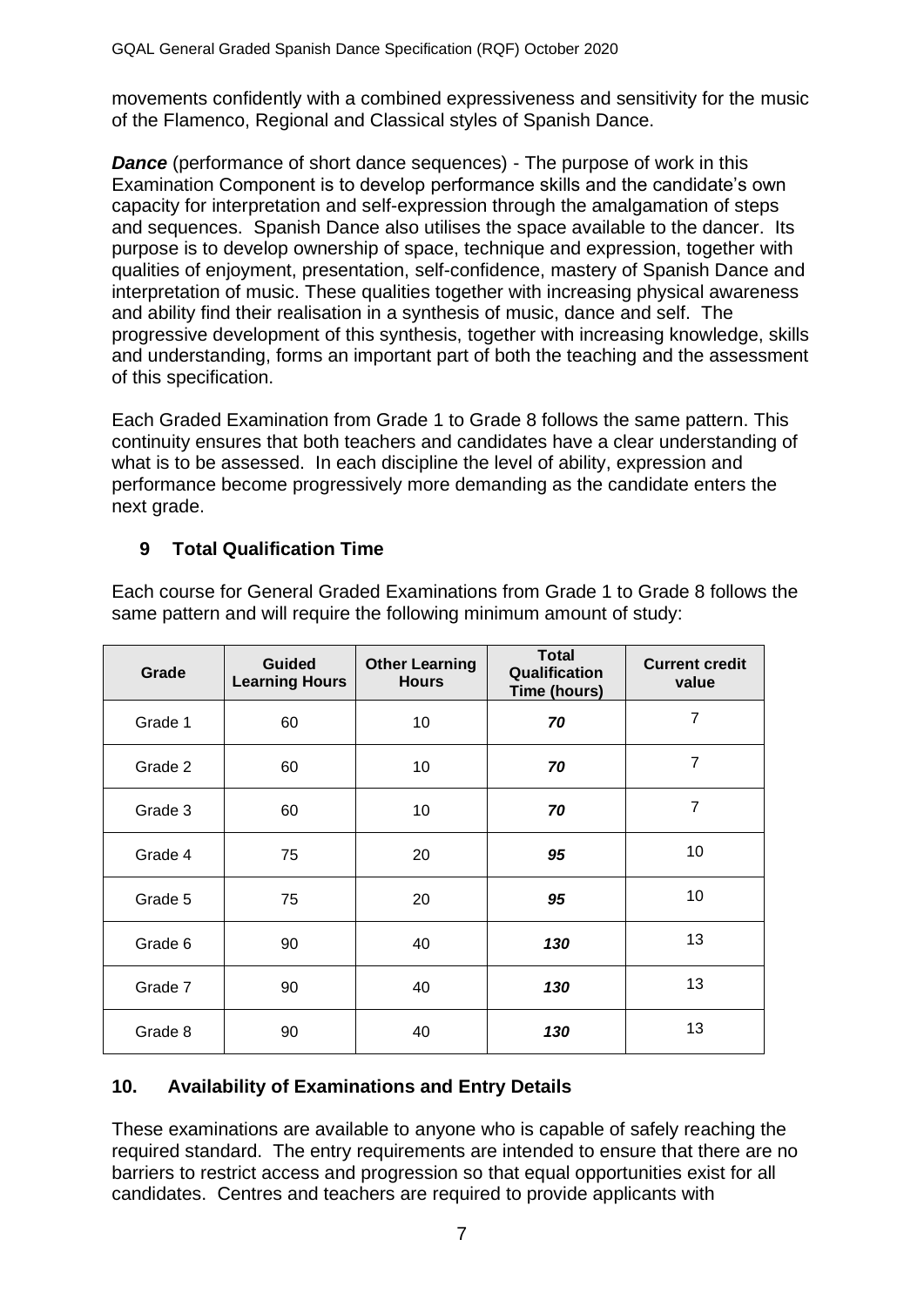information and advice on the programme of study, the level of demand and associated physical requirements and the expectations of performance at the grade sought. GQAL reserves the right to decline entry to an examination where previous qualifications, experience and level of physical fitness give rise to concerns about the safety and well being of the candidate during an examination performance*.* There are no prior entry requirements. No restrictions for entry are placed on candidates who are studying for other qualifications in Spanish Dance, whether this is with GQAL or other awarding organisations.

Examinations are available through the teacher with a minimum notice period of 8 weeks.

The examination will be conducted by either a Visiting Examiner, or a Remote Examiner. The option of a remote examination is at the discretion of GQAL, Centres/Teachers wishing to have the examination conducted remotely should make a request to GQAL. GQAL reserves the right to insist on remote examining in certain circumstances.

#### **11. Duration of Examinations**

All examinations are performance based and are structured so that the duration of each examination provides opportunities for all candidates to demonstrate achievement in the chosen discipline whilst ensuring an appropriate level of demand across the disciplines at each grade. The duration of examinations at each grade is set out in the following table.

| Grade                          |         |          |    |          |    |    |    | Ω  |
|--------------------------------|---------|----------|----|----------|----|----|----|----|
| <b>Maximum duration of the</b> | 10<br>ັ | ററ<br>∠∪ | 25 | ററ<br>∠⊂ | 34 | 39 | 42 | 42 |
| examination in minutes         |         |          |    |          |    |    |    |    |

At each level and between some grades there is an increase in the time required to ensure that candidates have adequate opportunities to demonstrate the necessary levels of performance.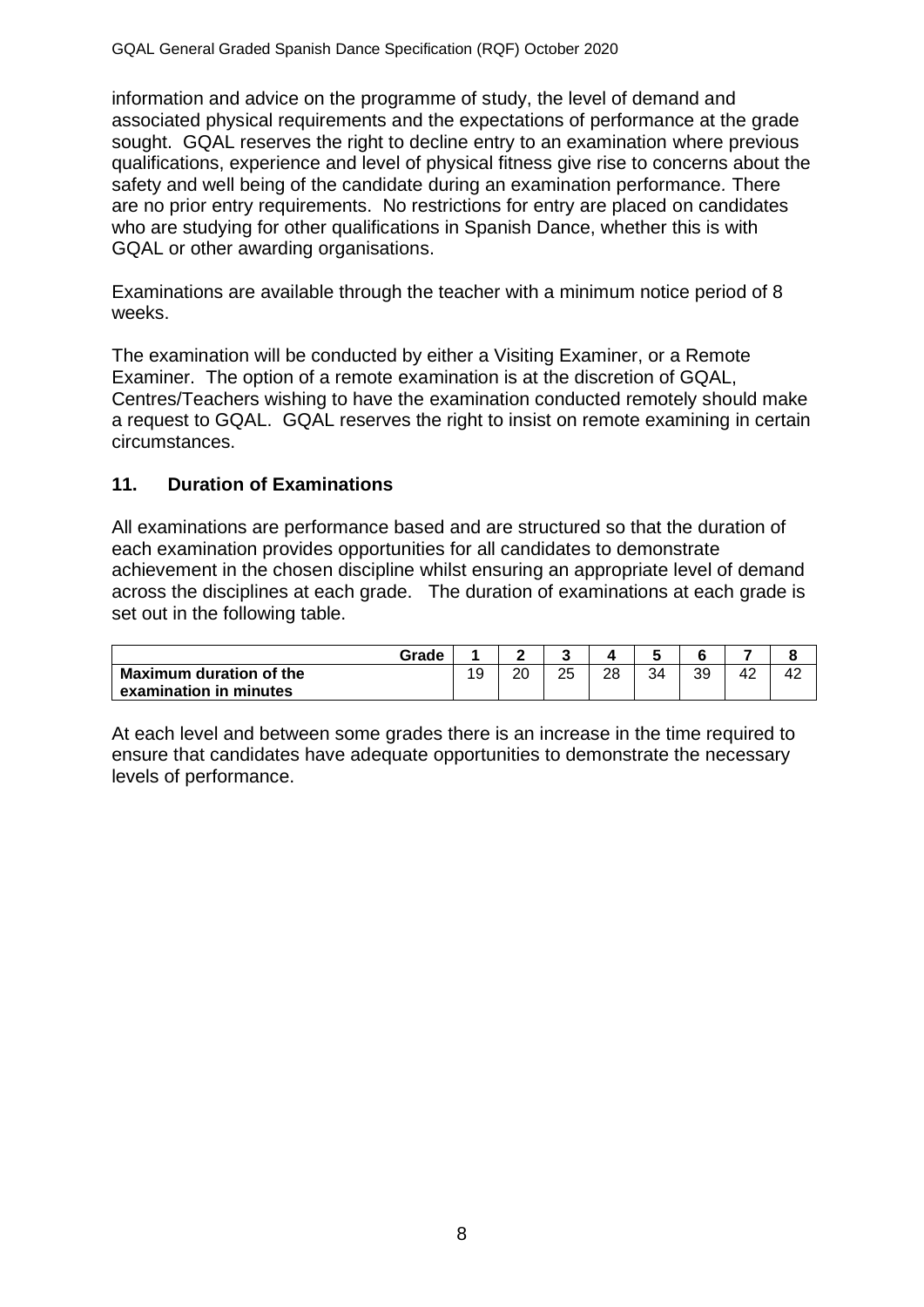#### **12. Scheme of Assessment**

Assessment is by external examination.

During an examination candidates will be assessed on their ability to demonstrate performance of the following five **Assessment Categories**:

- 1. *Technique*
- 2. *Musicality*
- 3. *Appearance*
- 4. *Performance Skills*
- 5. *Knowledge and Understanding*

| <b>Coverage of the Assessment Categories</b> |                               |               |              |  |  |
|----------------------------------------------|-------------------------------|---------------|--------------|--|--|
| <b>Assessment Categories</b>                 | <b>Examination Components</b> |               |              |  |  |
|                                              | <b>Castanets</b>              | <b>Centre</b> | <b>Dance</b> |  |  |
| 1A Technique A                               |                               |               |              |  |  |
| <b>1B Technique B</b>                        |                               |               |              |  |  |
| 1C Technique C                               |                               |               |              |  |  |
| 2 Musicality                                 |                               |               |              |  |  |
| 3 Appearance                                 |                               |               |              |  |  |
| <b>4A Performance Skills A</b>               |                               |               |              |  |  |
| <b>4B Performance Skills B</b>               |                               |               |              |  |  |
| 5 Knowledge and Understanding                |                               |               |              |  |  |

The marking scheme comprises a balanced structure of **Examination Components** and **Assessment Categories**. Taken together they form a matrix that enables the performance of each candidate to be systematically assessed and marked in order to produce both a final score and a profile of achievement.

The **Examination Components** i.e. Castanets/Braceo/Zapateado, Centre and Dance are of equal importance in terms of their assessment.

The five **Assessment Categories** i.e. Technique, Musicality, Appearance, Performance Skills, Knowledge & Understanding are weighted as follows:

| <b>Weightings for Assessment Categories</b> |                   |            |                              |                                |  |  |
|---------------------------------------------|-------------------|------------|------------------------------|--------------------------------|--|--|
| <b>Technique</b>                            | <b>Musicality</b> | Appearance | <b>Performance</b><br>Skills | Knowledge and<br>Understanding |  |  |
| 45%                                         | 15%               | 5%         | 20%                          | 15%                            |  |  |

The **Assessment Categories** are explained below:

- *Technique* includes Tech A, Tech B and Tech C.
- *Musicality*.
- *Appearance*.
- *Performance Skills* includes: PS A and PS B.
- *Knowledge and Understanding.*

The description of what is required at each Grade for each Assessment Category/Strand is termed **Assessment Criteria**. Each **Assessment Criteria** is exemplified by reference to a list of terms that describe how it is to be understood and applied. These lists of terms are provided to guide and direct examiner as a means of ensuring common levels of understanding and expectation.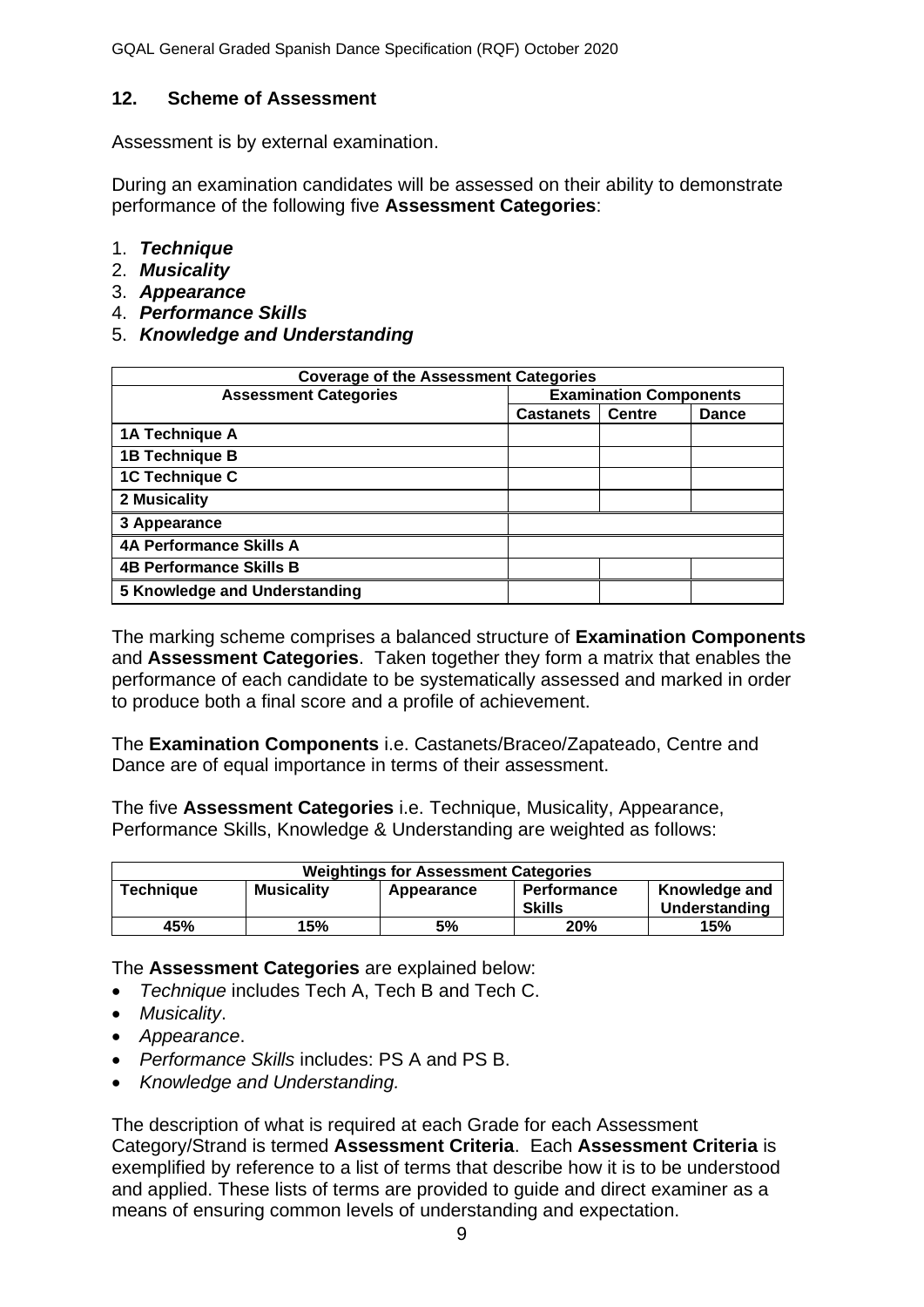#### **13. Level 1 (RQF) Assessment Criteria**

**Level 1** (Grades 1 -3) Spanish Dance examinations provide evidence that candidates have demonstrated dance skills and artistry at a **basic** level of achievement in the Assessment Criteria under the Assessment Categories of Technique, Musicality, Appearance, Performance Skills, Knowledge & Understanding.

Differentiation between Grades 1, 2 and 3 is defined by the progressive requirements and expectations prescribed in the Programmes of Study for each Grade.

Level 1 Programmes of Study provide a framework for the teaching and learning of **basic** Spanish Dance skills and artistry, which are a foundation for those candidates who progress to the more demanding Level 2 Grades.

| <b>Level 1 Assessment Criteria</b> |                                                                                                         |                                                                                                                                                                                                                                                                       |  |  |  |  |
|------------------------------------|---------------------------------------------------------------------------------------------------------|-----------------------------------------------------------------------------------------------------------------------------------------------------------------------------------------------------------------------------------------------------------------------|--|--|--|--|
| <b>Assessment Category</b>         |                                                                                                         | <b>Assessment Requirements</b>                                                                                                                                                                                                                                        |  |  |  |  |
| <b>Technique</b>                   | <b>Tech A</b><br>placement<br>$\bullet$<br>stance<br>alignment                                          | Correct foot/ankle placement. Body posture, leg and<br>arm position is secure.                                                                                                                                                                                        |  |  |  |  |
|                                    | <b>Tech B</b><br>balance<br>$\bullet$<br>strength<br>$\bullet$<br>control                               | Able to maintain balance. Sufficient core strength<br>and control of body and limbs in the required basic<br>movements and combinations of steps.                                                                                                                     |  |  |  |  |
|                                    | <b>Tech C</b><br>dexterity<br>$\bullet$<br>footwork<br>$\bullet$<br>attire<br>$\bullet$                 | Sufficient evidence of correct wrist and finger<br>movements and castanet practice. Demonstrate<br>correct movements and clarity and tone in simple<br>footwork. Correct use of attire and objects.                                                                   |  |  |  |  |
| <b>Musicality</b>                  | timing<br>$\bullet$<br>interpretation<br>$\bullet$<br>feeling<br>$\bullet$                              | Work is demonstrated with correct timing and<br>awareness of rhythm and phrasing. There is some<br>expressive interpretation.                                                                                                                                         |  |  |  |  |
| Appearance                         | as required in<br>$\bullet$<br>the programme<br>of study                                                | Spanish Dancing:-<br>Castanets<br>Female attire: Flamenco shoes, ankle length circular<br>skirt, leotard, character skirt and shoes. Hair in a low<br>bun at the back, flower in the hair.<br>Male attire: Flamenco boots, straight trousers, shirt<br>and waistcoat. |  |  |  |  |
| <b>Performance Skills</b>          | <b>PSA</b><br>personality<br>$\bullet$<br>flair<br>$\bullet$<br>projection<br>$\bullet$                 | Audience awareness and use of appropriate facial<br>expression.                                                                                                                                                                                                       |  |  |  |  |
|                                    | <b>PSB</b><br>attitude<br>$\bullet$<br>responsiveness<br>$\bullet$<br>spatial<br>$\bullet$<br>awareness | Awareness of the dance space, positive attitude to<br>the examination and responsiveness to the<br>examiner's instructions.                                                                                                                                           |  |  |  |  |
| Knowledge and<br>Understanding     | knowledge<br>$\bullet$                                                                                  | Knowledge of the Programme of Study is evident.                                                                                                                                                                                                                       |  |  |  |  |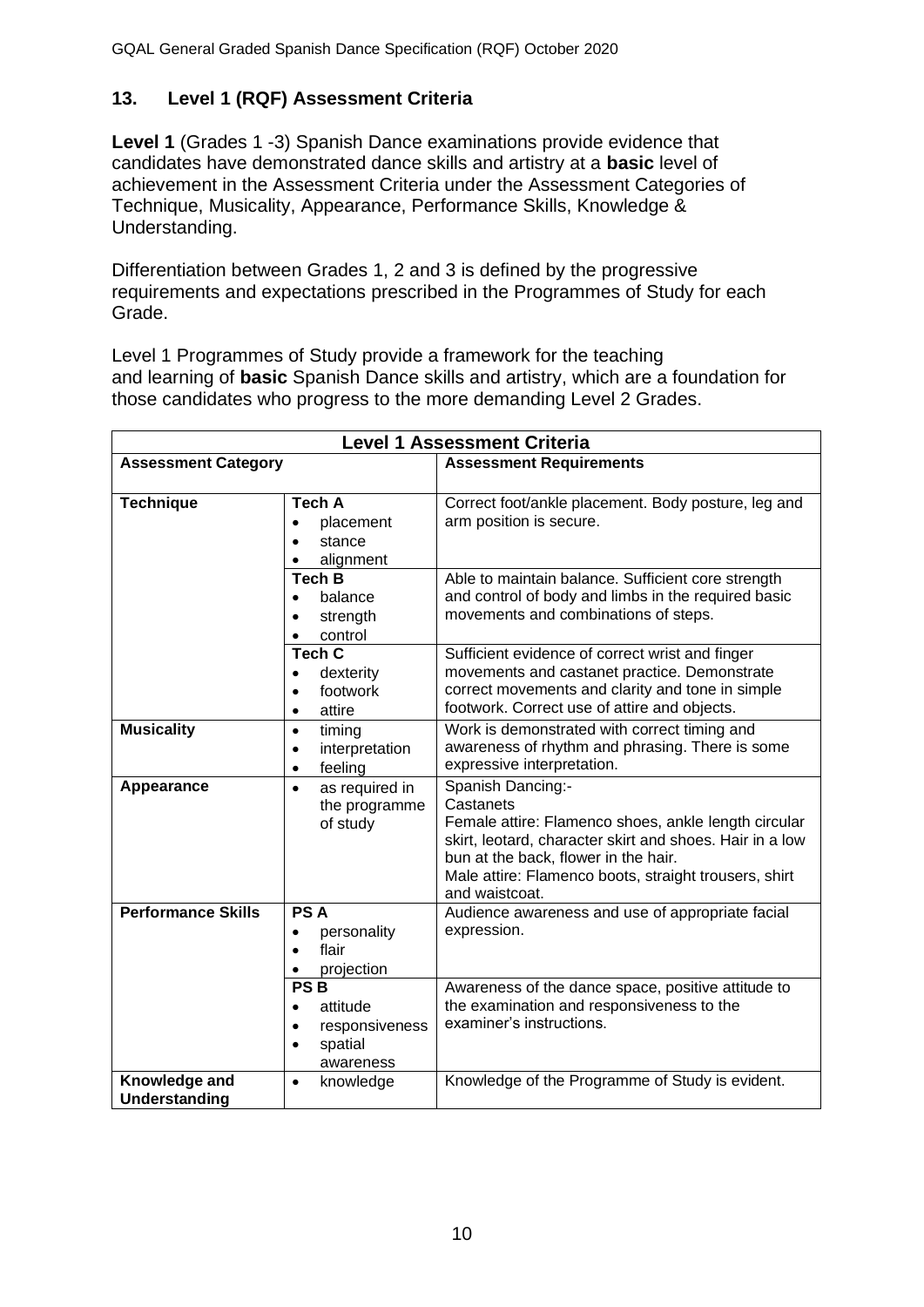#### **14. Level 2 (RQF) Assessment Criteria**

**Level 2** (Grades 4 - 5) Spanish Dance examinations provide evidence that candidates have demonstrated an **increasing consolidation** of dance skills and artistry under the Assessment Categories of Technique, Musicality, Appearance, Performance Skills, Knowledge & Understanding.

Differentiation between Grades 4 and 5 is defined by the progressive requirements and expectations prescribed in the Programmes of Study for each Grade.

Level 2 Programmes of Study provide a framework for the teaching and learning of an **increasing consolidation** of Spanish Dance skills and artistry in preparation for the demands of Level 3 Grades.

|                                | <b>Level 2 Assessment Criteria</b>                                                                      |                                                                                                                                                                                                                                                                                                                                                                                |  |  |  |  |
|--------------------------------|---------------------------------------------------------------------------------------------------------|--------------------------------------------------------------------------------------------------------------------------------------------------------------------------------------------------------------------------------------------------------------------------------------------------------------------------------------------------------------------------------|--|--|--|--|
| <b>Assessment Category</b>     |                                                                                                         | <b>Assessment Requirements</b>                                                                                                                                                                                                                                                                                                                                                 |  |  |  |  |
| <b>Technique</b>               | <b>Tech A</b><br>placement<br>$\bullet$<br>stance<br>$\bullet$<br>alignment<br>$\bullet$                | Correct foot/ankle placement. Body posture, leg and<br>arm position and alignment is co-ordinated and<br>secure.                                                                                                                                                                                                                                                               |  |  |  |  |
|                                | <b>Tech B</b><br>balance<br>$\bullet$<br>strength<br>$\bullet$<br>control<br>$\bullet$                  | Able to maintain balance, core strength and control<br>of body and limbs is demonstrated in the required<br>more complex movements and combinations of steps<br>showing increasing precision.                                                                                                                                                                                  |  |  |  |  |
|                                | <b>Tech C</b><br>dexterity<br>$\bullet$<br>footwork<br>$\bullet$<br>attire<br>$\bullet$                 | Able to execute correct wrist and finger movements.<br>Play more complex castanet rhythms at increased<br>speed.<br>Demonstrate correct movements, clarity and<br>appropriate tone in more intricate footwork. Confident<br>use of attire and skilful use of objects.                                                                                                          |  |  |  |  |
| <b>Musicality</b>              | <b>Musicality</b><br>timing<br>$\bullet$<br>interpretation<br>$\bullet$<br>feeling<br>$\bullet$         | Work is demonstrated with correct timing and an<br>ability to interpret and display sensitivity to the<br>expressive content.                                                                                                                                                                                                                                                  |  |  |  |  |
| Appearance                     | Appearance<br>as required in<br>$\bullet$<br>the programme<br>of study                                  | Spanish Dancing:-<br>Castanets<br>Female attire: Flamenco shoes, ankle length circular<br>skirt, leotard, character skirt and shoes, ballet shoes<br>or espadrilles for the regional Jota. Hair in a low bun<br>at the back, flower in the hair.<br>Male attire: Flamenco boots, straight trousers, shirt,<br>waistcoat, espadrilles or ballet shoes for the regional<br>Jota. |  |  |  |  |
| <b>Performance Skills</b>      | <b>PSA</b><br>personality<br>$\bullet$<br>flair<br>$\bullet$<br>projection<br>٠                         | Awareness of communicating to an audience with<br>expression and some individuality.                                                                                                                                                                                                                                                                                           |  |  |  |  |
|                                | <b>PSB</b><br>attitude<br>$\bullet$<br>responsiveness<br>$\bullet$<br>spatial<br>$\bullet$<br>awareness | Appropriate use of the dance space, positive attitude<br>to the examination and responsiveness to the<br>examiner's instructions demonstrated.                                                                                                                                                                                                                                 |  |  |  |  |
| Knowledge and<br>Understanding | knowledge<br>$\bullet$                                                                                  | Secure knowledge of the programme of study                                                                                                                                                                                                                                                                                                                                     |  |  |  |  |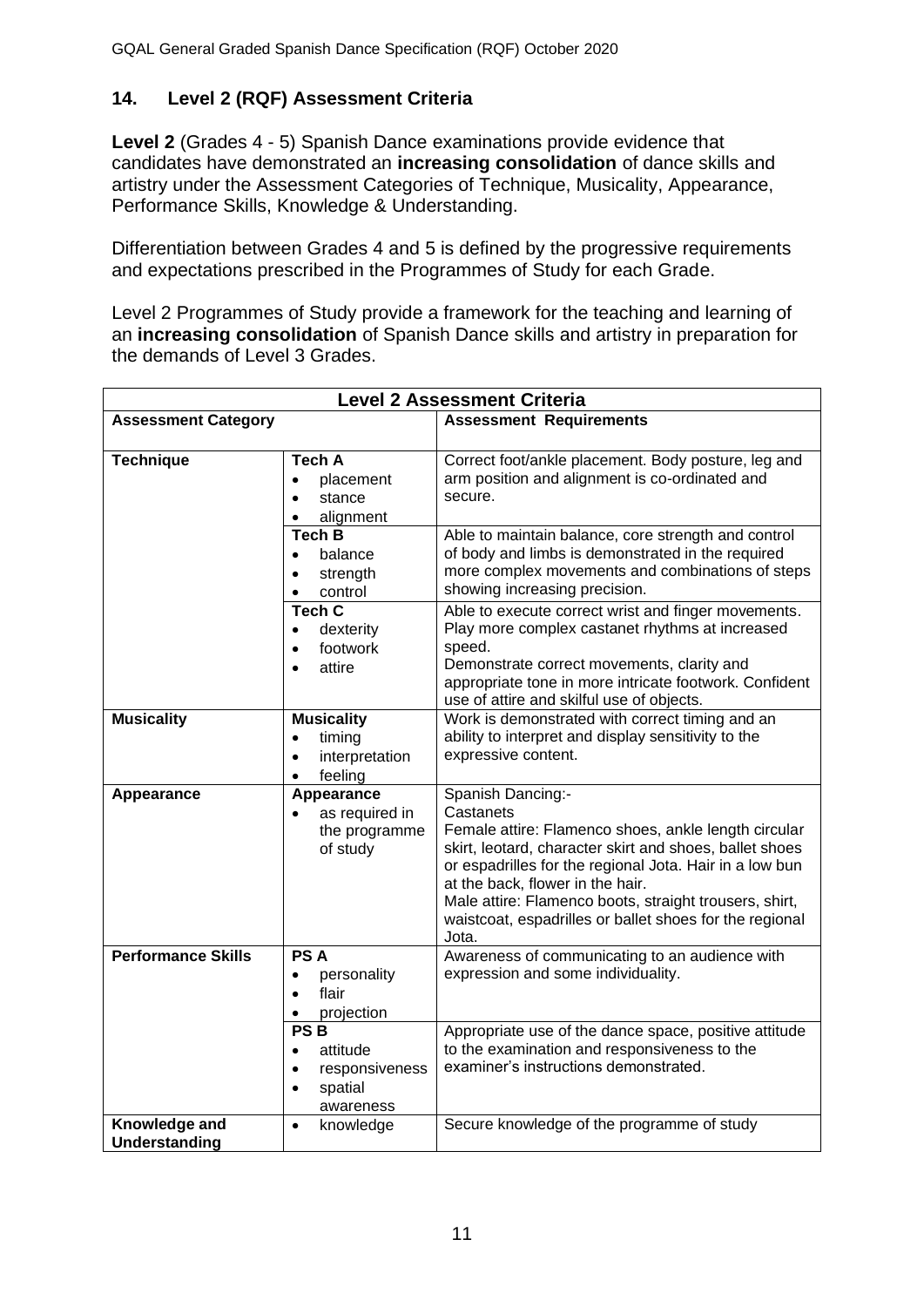#### **15. Level 3 (RQF) Assessment Criteria**

**Level 3** (Grades 6 - 8) Spanish Dance examinations provide evidence that candidates have demonstrated **sound and established** dance skills, understanding and artistry under the Assessment Categories of Technique, Musicality, Appearance, Performance Skills, Knowledge & Understanding.

Differentiation between Grades 6, 7 and 8 is defined by the progressive requirements and expectations prescribed in the Programmes of Study for each Grade.

Level 3 Programmes of Study provide a framework for the teaching and learning of the vocabulary and the **sound and established** skills, understanding and artistry required for further training and study in the performance or teaching of Spanish Dance.

|                                       | <b>Level 3 Assessment Criteria</b>                                                                      |                                                                                                                                                                                                                                                                                                                                                             |  |  |  |  |
|---------------------------------------|---------------------------------------------------------------------------------------------------------|-------------------------------------------------------------------------------------------------------------------------------------------------------------------------------------------------------------------------------------------------------------------------------------------------------------------------------------------------------------|--|--|--|--|
| <b>Assessment Category</b>            |                                                                                                         | <b>Assessment Requirements</b>                                                                                                                                                                                                                                                                                                                              |  |  |  |  |
| <b>Technique</b>                      | <b>Tech A</b><br>placement<br>$\bullet$<br>stance<br>$\bullet$<br>alignment<br>$\bullet$                | Precise foot/ankle placement is demonstrated. Body<br>posture, leg and arm positions and alignment is fully<br>co-ordinated and established.                                                                                                                                                                                                                |  |  |  |  |
|                                       | <b>Tech B</b><br>balance<br>$\bullet$<br>strength<br>$\bullet$<br>control<br>$\bullet$                  | Secure balance is maintained. Core strength,<br>technical accuracy and control of the body and limbs<br>are demonstrated with assurance in response to the<br>demands of required sequences and combinations.                                                                                                                                               |  |  |  |  |
|                                       | <b>Tech C</b><br>dexterity<br>$\bullet$<br>footwork<br>$\bullet$<br>attire<br>$\bullet$                 | Consistent ability to execute more complex wrist and<br>finger movements and play castanets fluidly.<br>demonstrate increasing clarity and complex varieties<br>in tone during more intricate footwork. Confident use<br>of attire and skilful use of combinations of objects                                                                               |  |  |  |  |
| <b>Musicality</b>                     | <b>Musicality</b><br>timing<br>$\bullet$<br>interpretation<br>$\bullet$<br>feeling<br>$\bullet$         | Work is demonstrated with correct timing and an<br>ability to interpret and display sensitivity to the<br>expressive content.                                                                                                                                                                                                                               |  |  |  |  |
| Appearance                            | Appearance<br>as required in<br>the programme<br>of study                                               | Spanish Dancing:-<br>Castanets<br>Female attire: Flamenco shoes, ankle length<br>circular skirt, leotard, character skirt and shoes, ballet<br>shoes for the classical. Large Flamenco Fan,<br>medium classical fan. Cordobes hat.<br>Male attire: Flamenco boots, straight trousers, shirt,<br>waistcoat, ballet shoes, bullfighter cape, Cordobes<br>hat. |  |  |  |  |
| <b>Performance Skills</b>             | <b>PSA</b><br>personality<br>$\bullet$<br>flair<br>$\bullet$<br>projection<br>$\bullet$                 | The communication of emotion/expression to an<br>audience is fully integrated into the performance.<br>Flair and individuality and an understanding of the<br>relationship between performer and an audience is<br>evident.                                                                                                                                 |  |  |  |  |
|                                       | <b>PSB</b><br>attitude<br>$\bullet$<br>responsiveness<br>$\bullet$<br>spatial<br>$\bullet$<br>awareness | The dance space is fully utilised as a part of dance<br>expression. A positive and confident attitude and<br>responsiveness to the examiner is evident<br>throughout.                                                                                                                                                                                       |  |  |  |  |
| Knowledge and<br><b>Understanding</b> | knowledge<br>$\bullet$<br>understanding<br>$\bullet$                                                    | Thorough knowledge and understanding of the<br>movement vocabulary and requirements of the<br>programme of study.                                                                                                                                                                                                                                           |  |  |  |  |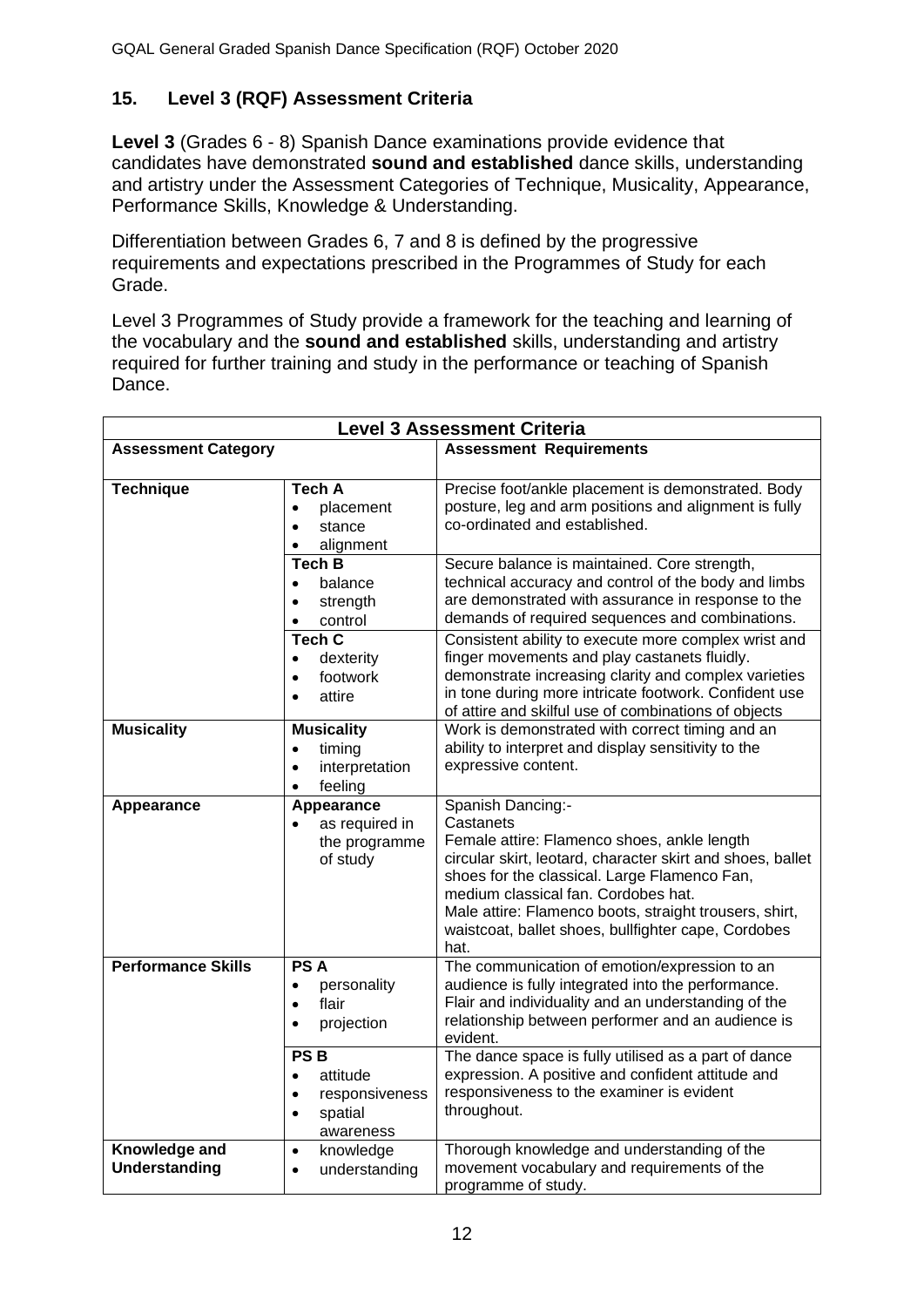#### **16. Marking**

Marks are awarded for the extent to which the performance of a candidate matches each of the five **Assessment Categories** in each of the three **Examination Components** as shown in the **Mark Allocation** table below.

| <b>MARK ALLOCATION</b>    |        |                              |        |                   |            |                           |            |                                   |  |  |  |  |
|---------------------------|--------|------------------------------|--------|-------------------|------------|---------------------------|------------|-----------------------------------|--|--|--|--|
|                           |        | <b>Assessment Categories</b> |        |                   |            |                           |            |                                   |  |  |  |  |
| Examination<br>Components |        | <b>Technique</b>             |        | <b>Musicality</b> | Appearance | <b>Performance Skills</b> |            | Knowledge<br>and<br>Understanding |  |  |  |  |
|                           | Tech A | Tech B                       | Tech C |                   |            | <b>PSA</b>                | <b>PSB</b> |                                   |  |  |  |  |
| <b>Castanets</b>          | 5      | 5                            | 5      | 5                 |            |                           |            |                                   |  |  |  |  |
| <b>Centre</b>             | 5      | 5                            | 5      | 5                 | 5          | 5                         |            |                                   |  |  |  |  |
| Dance                     | 5      | 5                            | 5      | 5                 |            |                           |            |                                   |  |  |  |  |

For each **Assessment Category**, a mark between 0 and 5 will be awarded indicating the degree to which the candidate has met the **Required Standard** as defined in the **Marking Grid** below.

| <b>MARKING GRID</b> |                                          |                                                                  |                                                                                                              |                                                                                                                                  |                                             |                                  |  |
|---------------------|------------------------------------------|------------------------------------------------------------------|--------------------------------------------------------------------------------------------------------------|----------------------------------------------------------------------------------------------------------------------------------|---------------------------------------------|----------------------------------|--|
|                     |                                          |                                                                  |                                                                                                              |                                                                                                                                  |                                             |                                  |  |
| Definition<br>Mark  | Required<br>standard not<br>demonstrated | Required<br>standard<br>demonstrated<br>in a very<br>limited way | Required<br>standard<br>demonstrated<br>in a way that<br>is sometimes<br>limited and<br>sometimes<br>partial | Required<br>standard<br>demonstrated<br>in a way that<br>is sometimes<br>partial and<br>sometimes of<br>the required<br>standard | <b>Required</b><br>standard<br>demonstrated | Required<br>standard<br>exceeded |  |

The descriptions in the **Assessment Criteria** are to be used in conjunction with the requirements of the **Programme of Study** for each Grade. The judgement is made by the examiner in relation to the appropriate **Level Description**.

#### **17. Level Descriptions**

Level Descriptions provide a guide to the qualities and extent of the level of performance that candidates achieving a particular grade are expected to demonstrate. Strength in one area of performance may compensate for weakness in another. The overall achievement necessary to match these descriptions will have to be demonstrated by a candidate to be awarded a Pass. Candidates achieving a Pass with Merit, or a Pass with Distinction, will have matched and exceeded the qualities of performance described. The Level Descriptions form a context for the examiner judgement and when taken as a whole, are indicative of expectations; they are assessed through the Assessment Components and Assessment Criteria.

**Foundation Level 1** Assessment Criteria cover **Grades 1, 2, 3**. **Middle Level 2** Assessment Criteria cover **Grades 4, 5**. **Higher Level 3** Assessment Criteria cover **Grades 6, 7, 8**.

The candidate's performance of the progressively challenging programmes of study within each level description determines the grade within that level range.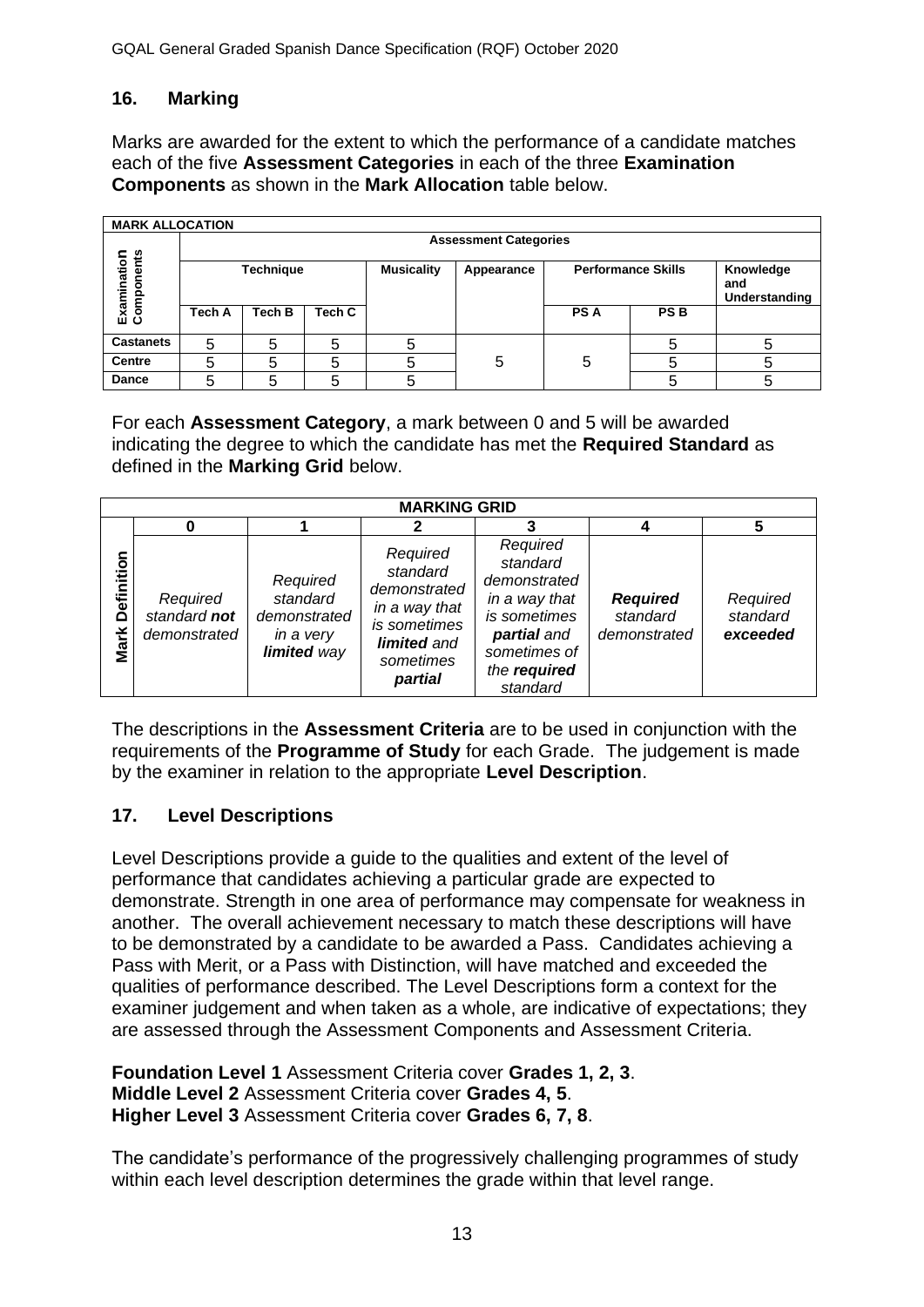#### **18. National Standards**

The following Level Descriptors and Grade Benchmark Statements are based on the work done by the UK Council for Dance, Drama and Musical Theatre. The UK awarding organisations have come together to collectively review the original set of descriptors against the original generic descriptors. The resulting descriptors aim to deliver two functions:

- To provide a set of benchmarks to which future Graded Examinations in Dance qualifications will be developed
- To provide benchmarks which will provide a basis for on-going comparability and maintenance of standards within and between awarding organisations.

| <b>General descriptor</b>                                                                                                                                                                                                                               | Knowledge statement (the                                                                                                                                                                                                                                                                                 | Skills statement (the holder                                                                                                                                                                                                                                                                          |  |  |  |  |
|---------------------------------------------------------------------------------------------------------------------------------------------------------------------------------------------------------------------------------------------------------|----------------------------------------------------------------------------------------------------------------------------------------------------------------------------------------------------------------------------------------------------------------------------------------------------------|-------------------------------------------------------------------------------------------------------------------------------------------------------------------------------------------------------------------------------------------------------------------------------------------------------|--|--|--|--|
|                                                                                                                                                                                                                                                         | holder                                                                                                                                                                                                                                                                                                   | can)                                                                                                                                                                                                                                                                                                  |  |  |  |  |
| <b>Achievement at Level 1</b><br>reflects the ability to<br>understand and use and<br>apply relevant knowledge,<br>understanding and skills in<br>relation to an increasing<br>vocabulary of movement<br>and artistic awareness                         | Demonstrates knowledge<br>and understanding of<br>technique, music or stimulus<br>and performance, which is<br>reflected in the ability to co-<br>ordinate simple movements<br>to produce combinations of<br>steps with appropriate<br>precision and control or<br>through discussion with<br>examiners. | Demonstrate basic<br>techniques through using an<br>increasing vocabulary of<br>movement in their chosen<br>dance discipline, genre.<br>Demonstrate the ability to<br>interpret music or stimulus<br>with a sense of appropriate<br>timing and rhythm for their<br>chosen dance discipline,<br>genre. |  |  |  |  |
|                                                                                                                                                                                                                                                         |                                                                                                                                                                                                                                                                                                          | Demonstrate performance<br>with an increasing<br>confidence and<br>responsiveness to an<br>audience.                                                                                                                                                                                                  |  |  |  |  |
| At Grade 1 candidates demonstrate the fundamental basic knowledge of the vocabulary and<br>technical skills for their chosen genre. They are able to perform a simple repertoire with a<br>sense of timing and rhythm and respond to music or stimulus. |                                                                                                                                                                                                                                                                                                          |                                                                                                                                                                                                                                                                                                       |  |  |  |  |

At **Grade 2** candidates demonstrate a developing knowledge of the basic vocabulary and technical skills through the performance of basic repertoire showing timing and rhythm and responsiveness to music or stimulus.

At **Grade 3** candidates demonstrate an increasing knowledge of the vocabulary and technical skills for their chosen genre. They show a more consistent sense of timing and rhythm and responsiveness to music or stimulus through the performance of a developing repertoire of movements.

| <b>General descriptor</b>     | Knowledge statement (the        | Skills statement (the holder   |
|-------------------------------|---------------------------------|--------------------------------|
|                               | holder)                         | can                            |
| <b>Achievement at Level 2</b> | Demonstrates a clear            | Demonstrate an increasing      |
| reflects the ability to build | knowledge and                   | consolidation of technical     |
| upon skills, knowledge and    | understanding of technique,     | skills in their chosen dance   |
| understanding in relation to  | music or stimulus and           | discipline, genre.             |
| an increasing vocabulary of   | performance which is            |                                |
| movement and artistic         | reflected in the ability to co- | Demonstrate an increased       |
| understanding showing an      | ordinate more complex           | ability to interpret music and |
| increased confidence and      | movements to produce            | display sensitivity to musical |
| assurance in application.     | combinations of steps with      | content and style appropriate  |
|                               | increasing precision and        | to the dance discipline,       |
|                               | control or through discussion   | genre.                         |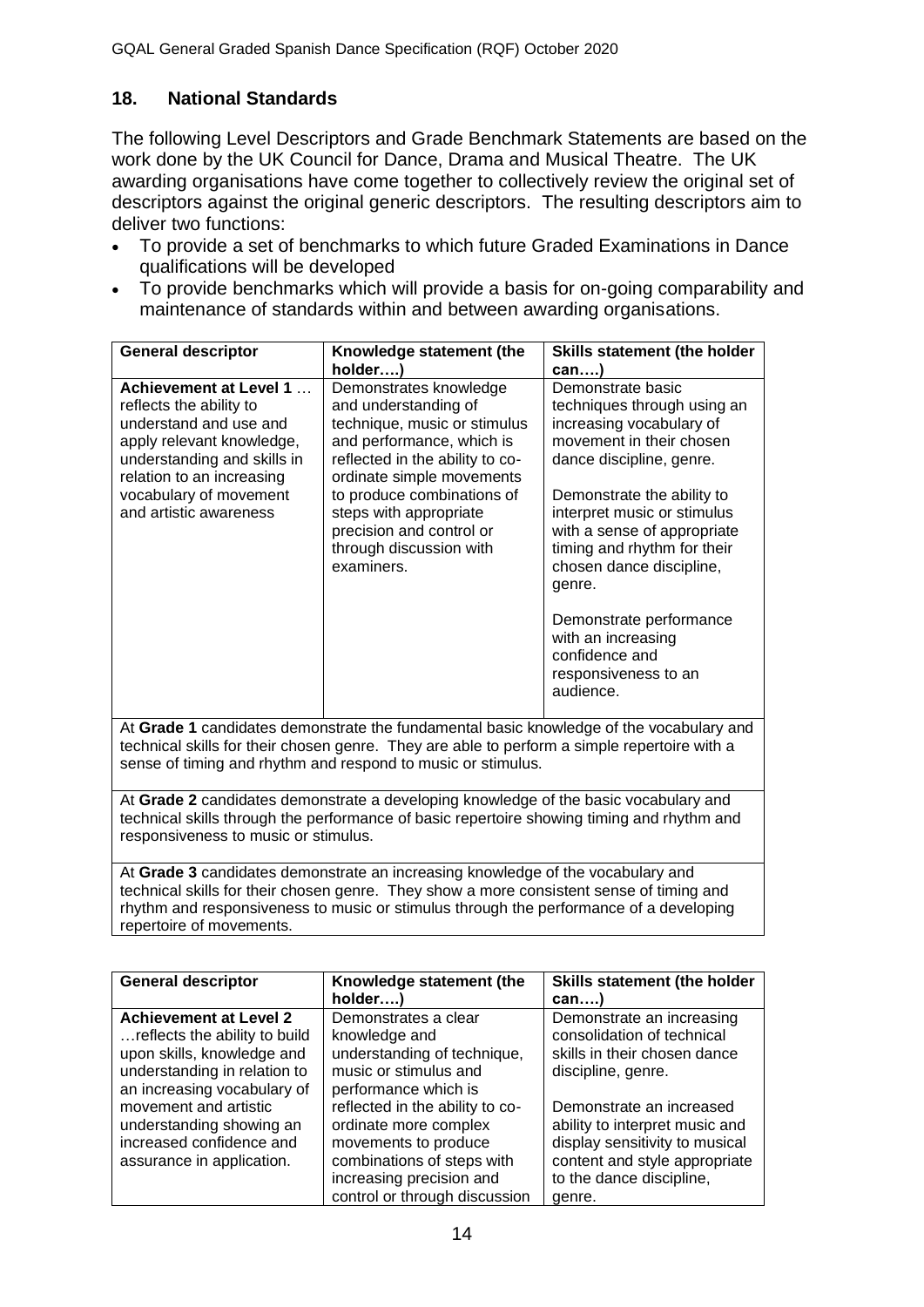| with examiners.<br>Demonstrate an increased<br>range of movements in<br>sequences of greater length<br>and complexity and the<br>ability to sustain an<br>appropriate sense of style of<br>the dance discipline, genre. | Demonstrate confidence in<br>performing the movement<br>sequences required. |
|-------------------------------------------------------------------------------------------------------------------------------------------------------------------------------------------------------------------------|-----------------------------------------------------------------------------|
|-------------------------------------------------------------------------------------------------------------------------------------------------------------------------------------------------------------------------|-----------------------------------------------------------------------------|

At **Grade 4**, candidates demonstrate a more secure knowledge of the vocabulary and technical skills through performance of a more complex repertoire. They show a developing understanding of a range of rhythmical sounds or stimulus, accents and timings and an understanding of interpretation and use of expression.

At **Grade 5** candidates demonstrate sound and secure technique knowledge of the vocabulary and technical skills through performance of a increasingly complex repertoire. They show an increasing understanding of a range of musical sounds or stimulus, accents and timings, an understanding of interpretation and a secure use of expression.

| <b>General descriptor</b>                                                                                                                                                                                                                                                                                                                                                                                                           | Knowledge statement (the<br>holder)                                                                                                                             | Skills statement (the holder<br>can)                                                                                                                           |  |  |
|-------------------------------------------------------------------------------------------------------------------------------------------------------------------------------------------------------------------------------------------------------------------------------------------------------------------------------------------------------------------------------------------------------------------------------------|-----------------------------------------------------------------------------------------------------------------------------------------------------------------|----------------------------------------------------------------------------------------------------------------------------------------------------------------|--|--|
| <b>Achievement at Level 3</b><br>reflects the ability to build<br>upon a range of skills,<br>knowledge and<br>understanding in relation to<br>an increasingly refined<br>vocabulary of movement<br>and artistic interpretation<br>showing an increased<br>confidence, assurance and<br>sensitivity in application.                                                                                                                  | Demonstrates a sound and<br>established knowledge and<br>understanding of the<br>technique and music or<br>stimulus of a particular dance<br>discipline, genre. | Demonstrate a wide range of<br>movements performed<br>consistently and confidently<br>with technical accuracy and<br>control.                                  |  |  |
|                                                                                                                                                                                                                                                                                                                                                                                                                                     | Demonstrates an increased<br>awareness of performance<br>and an increased<br>understanding of the<br>relationship between<br>performer and audience.            | Demonstrate an increased<br>sensitivity to a range of<br>content and style appropriate<br>to the dance discipline,<br>genre.                                   |  |  |
|                                                                                                                                                                                                                                                                                                                                                                                                                                     |                                                                                                                                                                 | Demonstrate dynamics and<br>fluidity of movement<br>incorporating the use of<br>space and a maturity and<br>individuality in interpretation<br>and expression. |  |  |
| At Grade 6 candidates demonstrate secure and confident knowledge of the vocabulary,<br>technical skills and performance of complex repertoire in their chosen genre. They show a<br>clear understanding of a range of musical sounds or stimulus, accents and timings, a<br>sensitive interpretation and begin to show a personal sense of style and confidence in<br>performance.                                                  |                                                                                                                                                                 |                                                                                                                                                                |  |  |
| At Grade 7 candidates demonstrate detailed and thorough knowledge of the vocabulary,<br>technical skills and performance of complex repertoire in their chosen genre. They show a<br>secure understanding of a range of complex rhythmical sounds or stimulus, accents and<br>timings, a confident and sensitive interpretation and a developing and increasingly assured<br>personal sense of style and confidence in performance. |                                                                                                                                                                 |                                                                                                                                                                |  |  |
| At Grade 8 candidates demonstrate a consolidated knowledge of the vocabulary, technical<br>skills and performance of complex repertoire in their chosen genre. They show a<br>consolidated understanding of a range of complex rhythmical sounds or stimulus, accents<br>and timings, a confident, sensitive and varied interpretation and a developing and an<br>assured personal sense of style and confidence in performance.    |                                                                                                                                                                 |                                                                                                                                                                |  |  |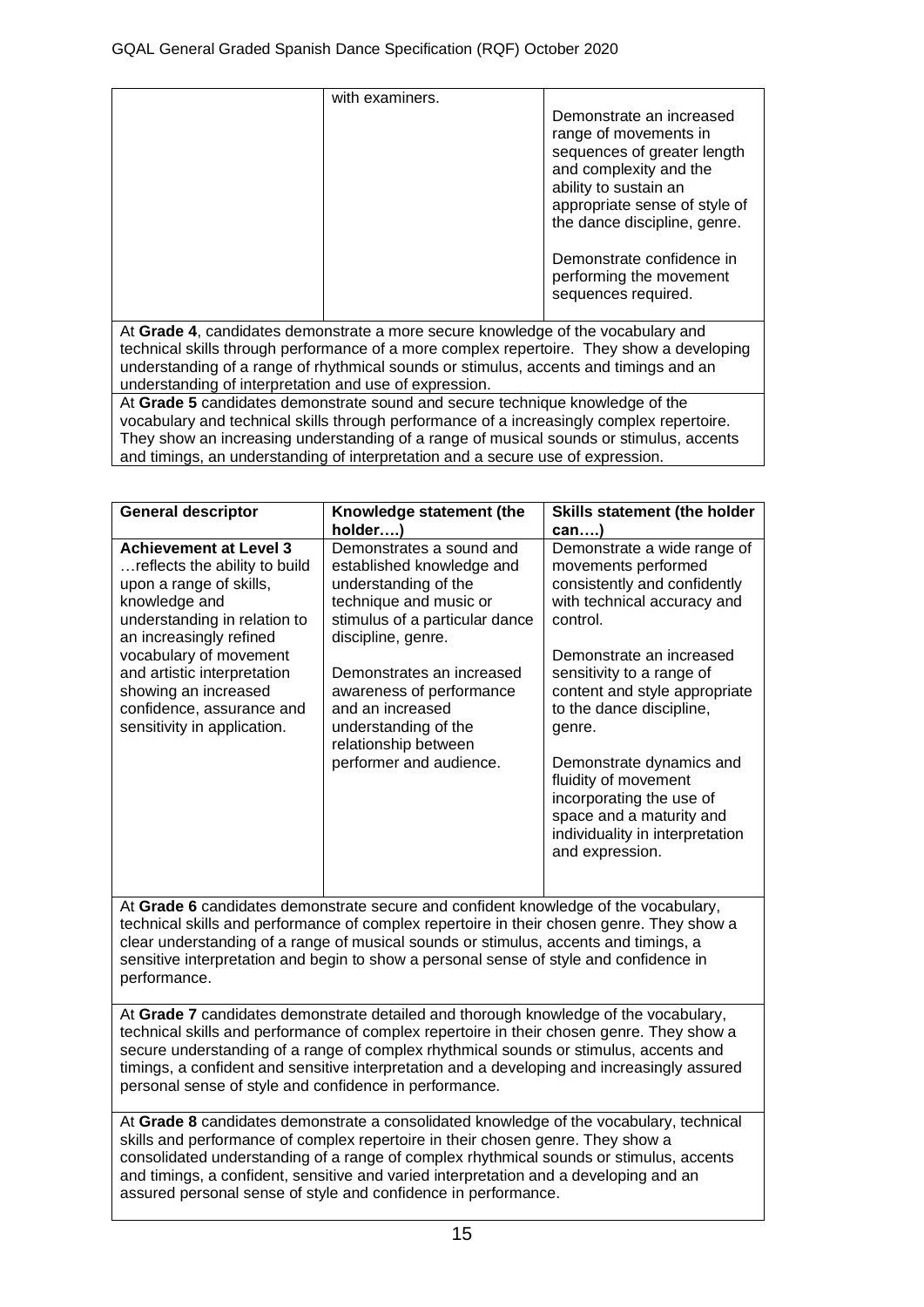#### **19. Candidates with Additional Needs**

Information on assessment, examination and entry requirements for candidates with additional needs are published in the leaflet 'Advice for Candidates with Additional Needs'. Copies of this are available from GQAL and are also provided in the Teachers Handbook.

#### **20. Examination Results**

Results and certificates will normally be issued six weeks after the date of the examination. This time is necessary to ensure that all results are properly standardised and checked by GQAL.

#### **21. Awards of Pass, Pass with Merit, or Pass with Distinction**

Depending on the level of performance demonstrated during the examination a candidate may be awarded either a Pass, or a Pass with Merit, or a Pass with Distinction. Each award broadly corresponds with the following descriptions of achievement and requires that the candidate obtains or exceeds the minimum number of marks set as the boundary for the award.

| Award              | <b>Description of Achievement</b>                                                                                                                                                                                                                                                                                                                                                                                                                                                                                                                                                                                                                                                                                       | <b>Mark</b><br><b>Boundary</b> |
|--------------------|-------------------------------------------------------------------------------------------------------------------------------------------------------------------------------------------------------------------------------------------------------------------------------------------------------------------------------------------------------------------------------------------------------------------------------------------------------------------------------------------------------------------------------------------------------------------------------------------------------------------------------------------------------------------------------------------------------------------------|--------------------------------|
| Pass               | To achieve the award of a Pass the performance of a candidate must<br>reach or partially reach the required standard of Spanish Dance skills<br>in most but not necessarily all of the assessment criteria.<br>The performance of some candidates may have exceeded the required<br>standard in one or more aspects of the examination and this reflects<br>the fact that strength in one aspect may compensate for weakness in<br>another.<br>A defining characteristic of the overall performance of a candidate<br>awarded a Pass is that it reaches or partially reaches the required<br>standard of Spanish Dance skills indicated in the Level Descriptions,<br>and the Grade Descriptions.                       | 44%                            |
| Merit              | To achieve the award of a Pass with Merit the performance of a<br>candidate must reach the required standard of Spanish Dance skills in<br>the majority of assessment criteria.<br>The performance of some candidates may have exceeded the required<br>standard in one or more aspects of the examination and this reflects<br>the fact that strength in one aspect may compensate for weakness in<br>another.<br>A defining characteristic of the overall performance of a candidate<br>awarded a Pass with Merit is that it consistently matches and<br>occasionally may exceed the required standard of Spanish Dance skills<br>indicated in the Level Descriptions, and the Grade Descriptions.                    | 59%                            |
| <b>Distinction</b> | To achieve the award of a Pass with Distinction the performance of a<br>candidate must reach and exceed the required standard of Spanish<br>Dance skills in the majority of assessment criteria.<br>The performance of some candidates may have exceeded the required<br>standard by a considerable margin in one or more aspects of the<br>examination and this reflects the fact that strength in one aspect may<br>compensate for weakness in another.<br>A defining characteristic of the overall performance of a candidate<br>awarded a Pass with Distinction is that it consistently exceeds the<br>required standard of Spanish Dance skills indicated in the Level<br>Descriptions and the Grade Descriptions. | 77%                            |